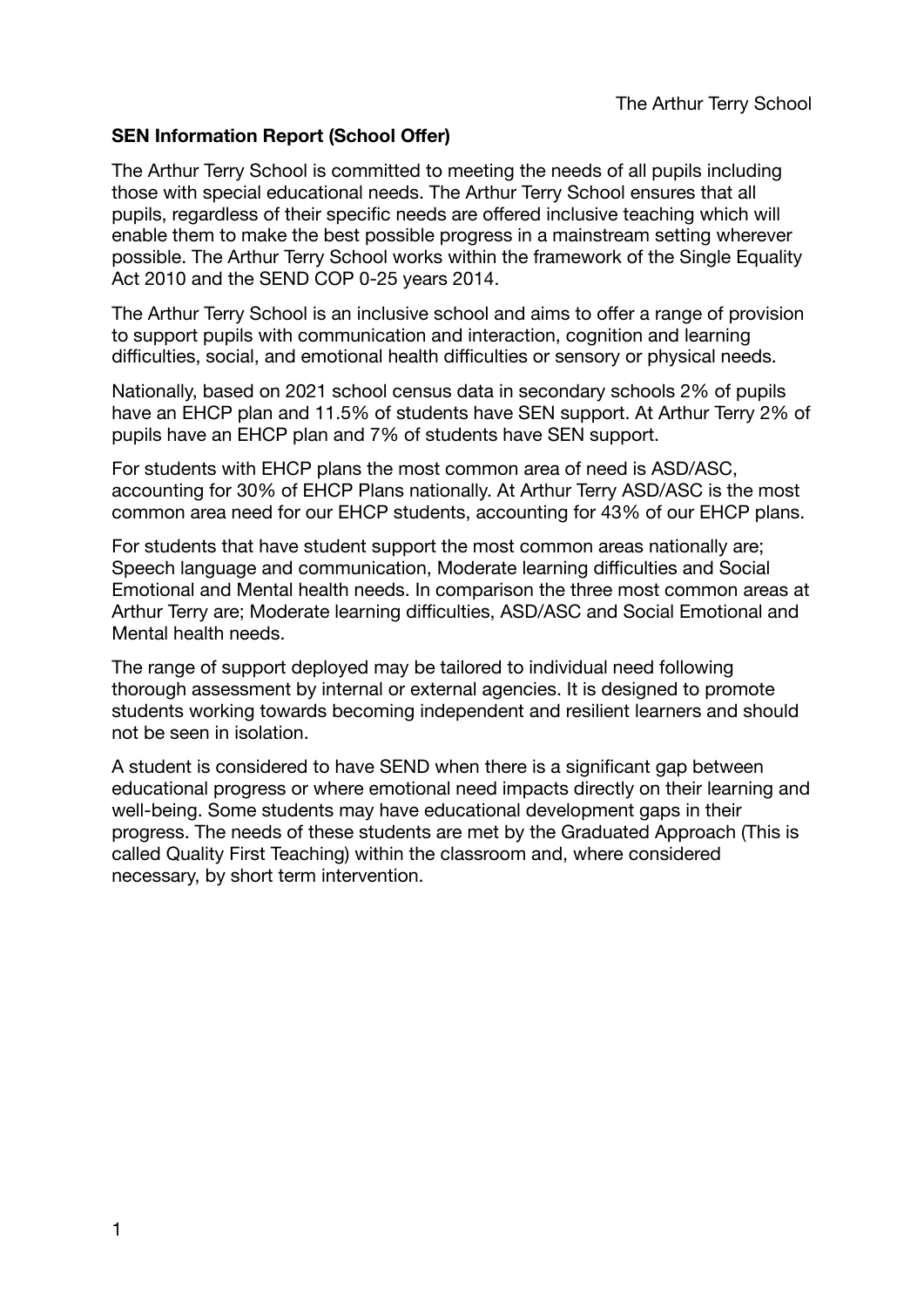### **Open And Honest Communication**

We will explain everything to you and make sure you know what is happening

The SENCo will make sure that all necessary school staff are aware of your child's needs and the strategies to meet those needs via Management Plans/ review updates/ Learning Support information lists and SEND staff briefings.

We will make all the information we need to share with you clear and easy to understand. If we think your child needs extra support we will always talk to you about this.

Your child's progress will be reviewed regularly and you will be invited into school to discuss the outcomes and give your views. Your child will also be able to give their views.

We will explain everything to you and make sure you know what is happening

The SENCo will make sure that all necessary school staff are aware of your child's needs.

The Learning Support Team will have regular contact via progress meetings, email and telephone.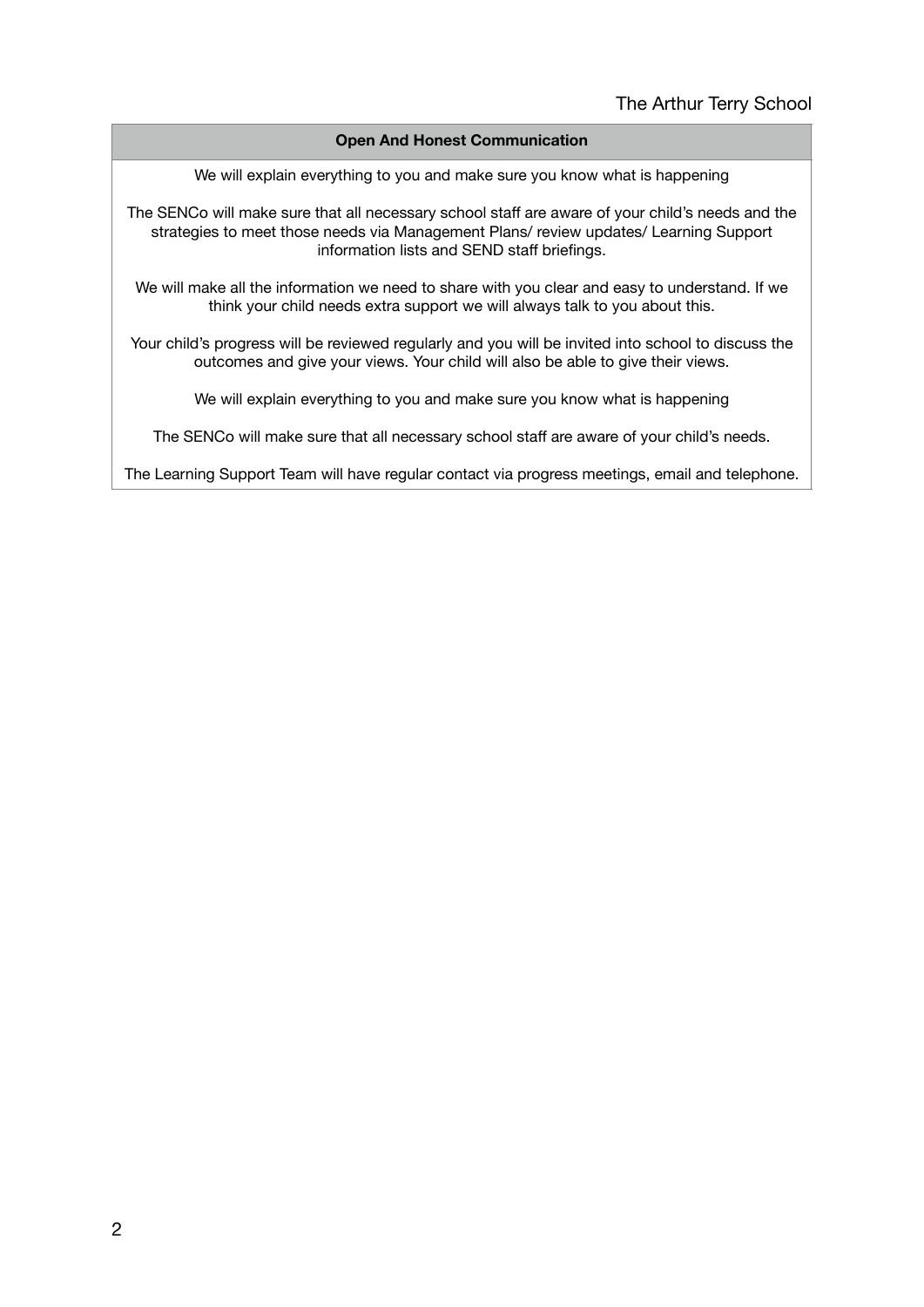| Special Educational Needs Coordinator<br>(SENCO):         | They are responsible for:                                                                                                                                                                                                                                                                                                                                             |
|-----------------------------------------------------------|-----------------------------------------------------------------------------------------------------------------------------------------------------------------------------------------------------------------------------------------------------------------------------------------------------------------------------------------------------------------------|
| Leanne Gilbert<br>Email: lgilbert@arthurterry.bham.sch.uk | Checking on the progress of your child and<br>identifying, planning and delivery of any<br>additional support.                                                                                                                                                                                                                                                        |
|                                                           | Contributing to devising personalised learning<br>plans to prioritise and focus on the next steps<br>required for your child to improve learning.                                                                                                                                                                                                                     |
|                                                           | Applying the ATLP SEND (Special Educational<br>Needs) policy.                                                                                                                                                                                                                                                                                                         |
|                                                           | If you have concerns about your child you<br>should speak to your child's subject teacher<br>first. You may then be directed to the Progress<br>Leader or SENCO.                                                                                                                                                                                                      |
|                                                           | The SENCo is responsible for:                                                                                                                                                                                                                                                                                                                                         |
|                                                           | • Coordinating provision for children with SEN<br>and developing the school's SEN policy to<br>make sure all children get a consistent, high<br>quality response to meeting their needs in<br>school. This is done in liaison with the Head<br>Teacher and leadership group.                                                                                          |
|                                                           | • Liaising with a range of agencies outside of<br>school who can offer advice and support to<br>help pupils overcome any difficulties e.g.<br>Educational Psychology, Specialist Teachers,<br>Communication and Autism Team, Behaviour<br>Support Specialists, FTB and other agencies<br>who are involved with the students'<br>educational and emotional well-being. |
|                                                           | • Providing specialist advice and facilitating<br>training to ensure that all staff are skilled and<br>confident about meeting a range of needs and<br>so help achieve the best possible progress in<br>school.                                                                                                                                                       |
|                                                           | Ensuring that parents are:                                                                                                                                                                                                                                                                                                                                            |
|                                                           | • Involved in supporting their child's learning<br>and access                                                                                                                                                                                                                                                                                                         |
|                                                           | • Kept informed about the range and level of<br>support offered to their child                                                                                                                                                                                                                                                                                        |
|                                                           | • Included in reviewing how their child is doing                                                                                                                                                                                                                                                                                                                      |
|                                                           | • Consulted about planning successful<br>movement (transition) to a new year group or<br>school/college.                                                                                                                                                                                                                                                              |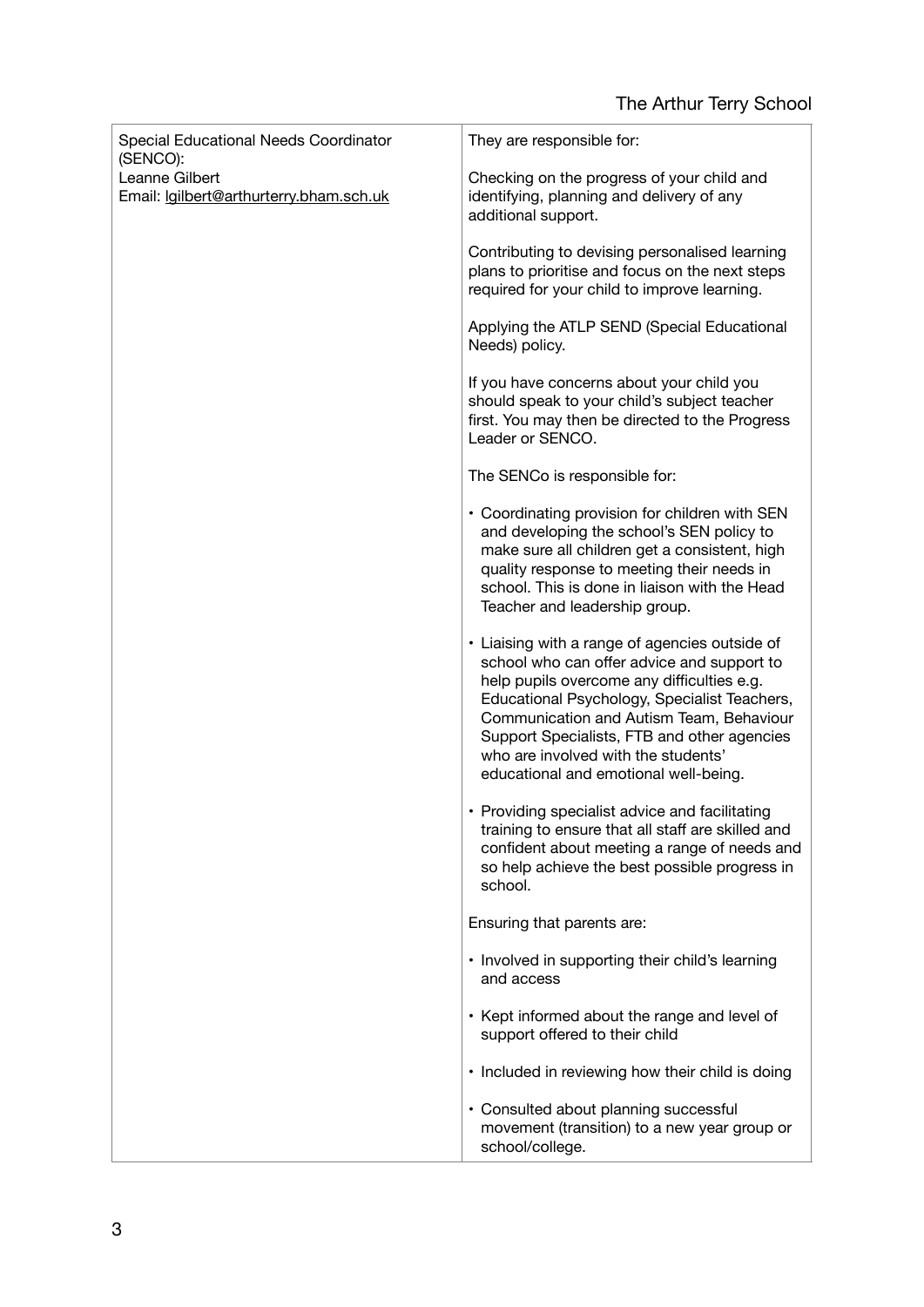# The Arthur Terry School

| Head Teacher:<br>Samantha Kibble<br>skibble@arthurterry.bham.sch.uk<br>Strategic Lead - Secondary ATLP:<br>Marie George<br>mgeorge@arthurterry.bham.sch.uk | They are responsible for the day to day<br>management of all aspects of the school<br>relating to and including the provision made for<br>students with SEN.<br>They will give responsibility to the SENCo and<br>class teachers but are still responsible for<br>ensuring that your child's needs are met.<br>They must make sure that the Governing Body<br>is kept up to date about any issues in the school<br>relating to SEN.                                                                                                                                                                                                                                                                                                                                                                                                                                                                                                                                                                                                                                         |
|------------------------------------------------------------------------------------------------------------------------------------------------------------|-----------------------------------------------------------------------------------------------------------------------------------------------------------------------------------------------------------------------------------------------------------------------------------------------------------------------------------------------------------------------------------------------------------------------------------------------------------------------------------------------------------------------------------------------------------------------------------------------------------------------------------------------------------------------------------------------------------------------------------------------------------------------------------------------------------------------------------------------------------------------------------------------------------------------------------------------------------------------------------------------------------------------------------------------------------------------------|
| Subject Teachers                                                                                                                                           | They are responsible for:<br>Ensuring that all children have access to good/<br>outstanding teaching and that the curriculum is<br>adapted/ differentiated to meet your child's<br>individual needs. This is called Quality First<br>Teaching.<br>Checking on the progress of your child and<br>identifying, planning and delivering any<br>additional help your child may need and<br>discussing amendments with the SEN team as<br>necessary.<br>Ensuring that they are aware of your child's<br>individual needs and/or diagnosis or SEND and<br>what specific ' reasonable adjustments' need to<br>be made to enable them to be included and<br>make progress.<br>Ensuring that all staff working with your child in<br>school are supported in delivering the planned<br>work/programme for your child, so they can<br>achieve the best possible progress.<br>Directing any extra adult support within the<br>classroom effectively.<br>Ensuring that the school's SEND Policy is<br>followed in their classroom and for all the<br>students they teach with any SEND. |
| <b>SEN Governor:</b><br><b>Russell Bowen</b><br>c/o The Arthur Terry School<br><b>Chair of Governors:</b><br>Andrew Wood<br>c/o The Arthur Terry School    | The SEN Governor is responsible for:<br>Supporting school to evaluate and develop<br>quality and impact of provision for pupils with<br>SEND across the school.                                                                                                                                                                                                                                                                                                                                                                                                                                                                                                                                                                                                                                                                                                                                                                                                                                                                                                             |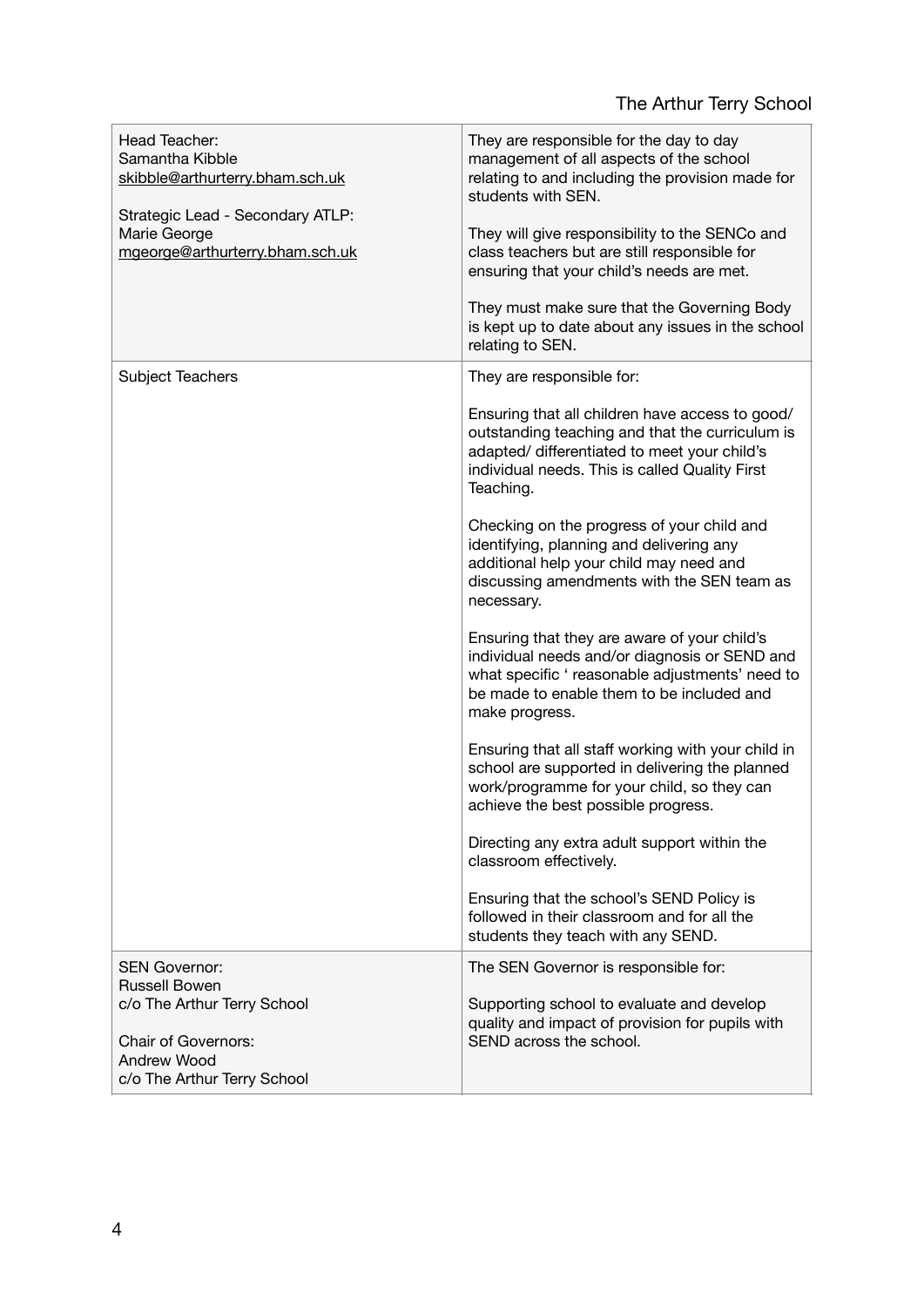Your first point of contact around any concerns will be the class teacher / tutor and then if necessary the SENCo.

If your concern is with the Local Authority, contact : [cwcnbu@birmingham.gov.uk](mailto:cwcnbu@birmingham.gov.uk) 0121 303 0829.

The Parent link Service provides advice for parents of children with special educational needs. [ParentLinkService@birmingham.gov.uk](mailto:ParentLinkService@birmingham.gov.uk) 0121 303 8461

Further information about SEND can be found at https://www.localoff[erbirmingham.co.uk/](https://www.localofferbirmingham.co.uk/)

#### **Induction And Identification of SEND**

When children have identified SEND in the previous school setting, we work with the people who already know them and use the information already available to identify what their SEND will be in our school setting and how we can support them.

On-going monitoring takes place by teachers to identify students who are not making progress or who have behaviour needs which are affecting their ability to engage in learning activities.

After discussions with key staff and parents, additional support will be put into place if needed, to provide enhanced resources and/or targeted small group and/or individual support to help overcome any difficulties. The views of the pupils about their support are given consideration at all stages.

This additional support is documented in an individual progress review. Where external agencies are involved, their advice and recommendations are included in these support programmes. Actions agreed take into account each student's strengths as well as their extra needs.

In some cases teaching assistant support may be allocated to students with SEND and Educational Health and Care Plans. This support is deployed to ensure your child can engage in lessons and wider school activities and to facilitate independent learning to support transition to adulthood.

Formal review meetings are held as required. Parents, relevant external agencies and when appropriate, pupils are invited to this review and their contribution is valued. The impact of support offered is considered along with the progress towards targets set. Support arrangements will be updated and revised accordingly. If not involved already, this might include referral to external agencies. The outcomes of these meetings will be formally recorded.

The level of support received by your child may change throughout their time at school. School staff will speak to you if they think this should happen and will ask you for your opinion about this. If your child is continuing to have significant difficulties, further external expertise may be requested. Some students may meet the LA criteria for Personal Budget – more information is available on the [mycareinbirmingham.gov.uk](http://mycareinbirmingham.gov.uk) website.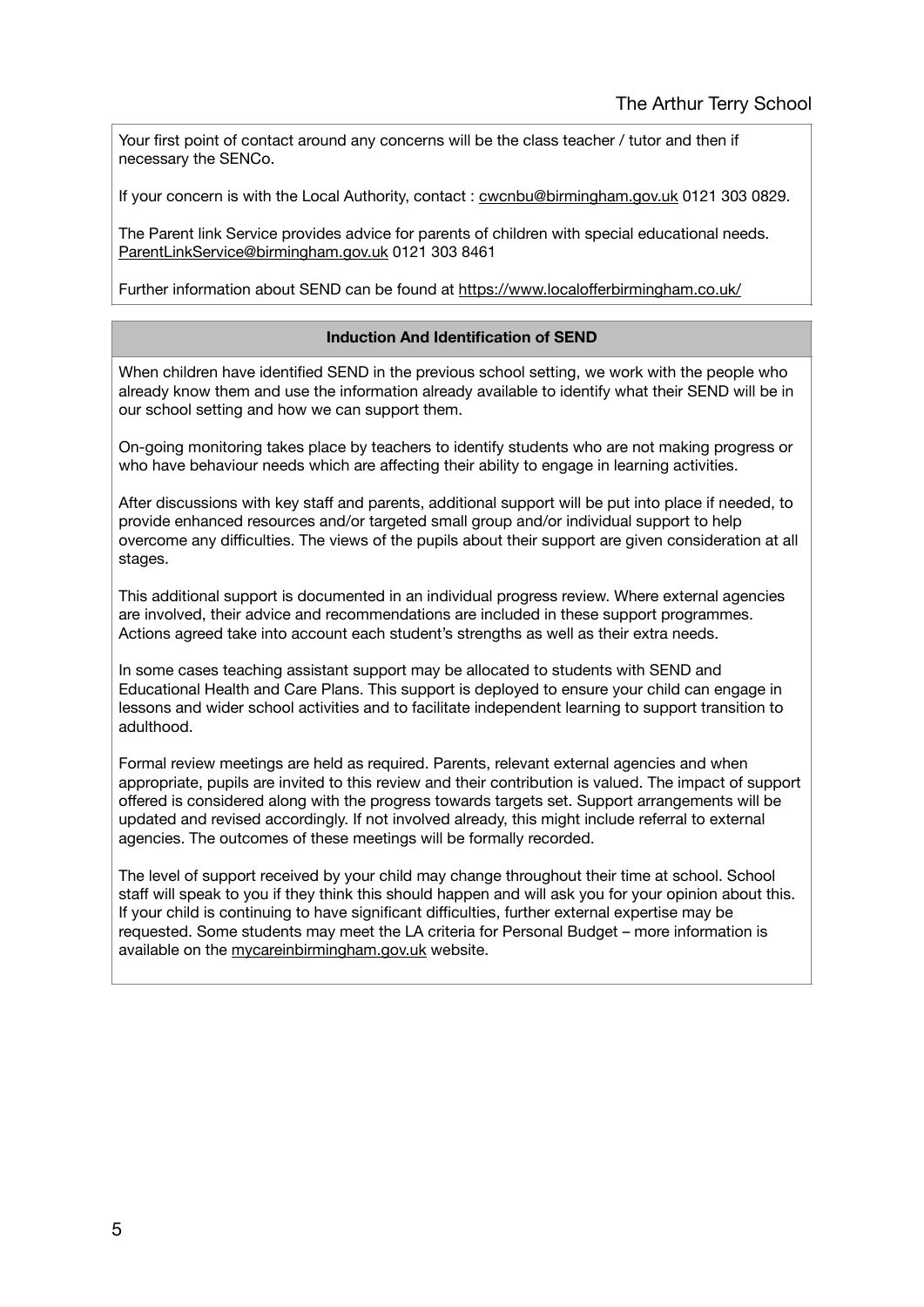#### **Appropriate And Effective Teaching And Learning**

Teaching and support staff will be able to accurately assess the level children are working at and differentiate the curriculum.

All staff will receive appropriate training so that they have the knowledge and confidence to support children's needs.

A range of resources will be available in all learning areas to support learning for children operating at different levels.

Where necessary, resources will be available to support the learning of children who have social and/or

communication needs.

The school will provide support for children if they need support managing their own behaviour and/or build up skills and confidence in dealing with social situations.

The school will try to make sure that children with additional needs and their families are able to take part fully in school trips, performances and social events.

The school will provide good teaching for your child and extra support when needed.

#### **Teaching and support staff will be able to accurately assess the level children are working at and differentiate the curriculum accordingly.**

Teachers plan lessons according to the specific needs of all groups of children in their class, and will ensure that learning tasks are adjusted in order to enable your child to access their learning as independently as possible. Teachers are skilled at adapting teaching to meet the diverse range of needs in each class. Daily planning takes into account individual student's needs and requirements. Differentiation is approached in a range of ways to support access and ensure that all pupils can experience success and challenge in their learning.

Grouping arrangements are organised flexibly with opportunities for both ability and mixed setting to maximise learning opportunities for all.

Additional adults are used flexibly to help groups and individual pupils with a long term goal of developing independent learning skills. Monitoring takes place to avoid pupils becoming over reliant and dependent on this adult support.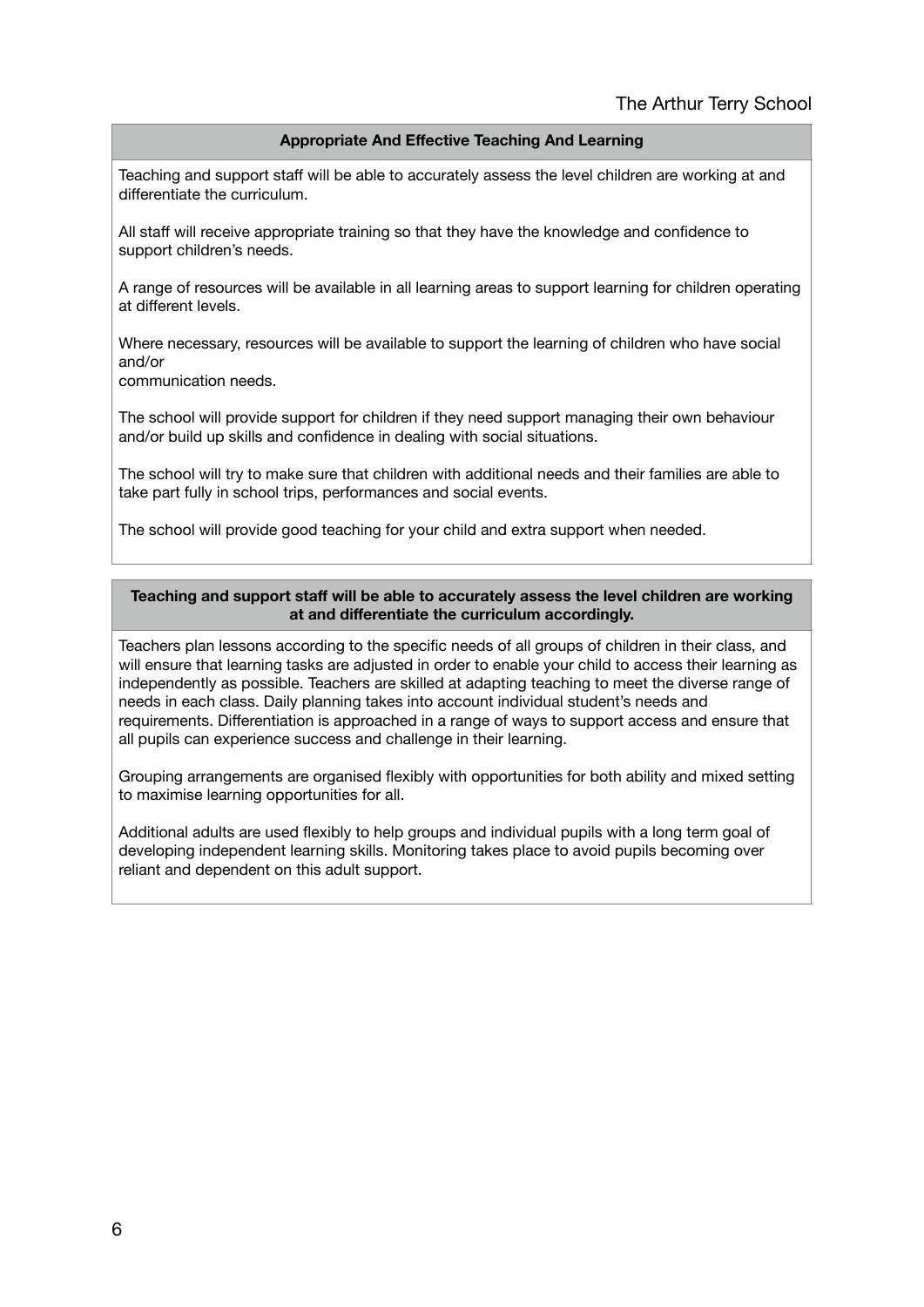## **All staff will receive appropriate training so that they have the knowledge and confidence to support children's needs.**

The school has a school development plan, including identified training needs for all staff to improve the teaching and learning of children including those with SEND. This may include whole school training on SEND issues or to support identified groups of learners in school, such as ASD and dyslexia.

This ongoing programme of training is in place to ensure that teachers and support staff have appropriate skills and knowledge in areas that will improve their teaching and support of children with SEN.

Our SENCO actively engages with local opportunities to share best practice and keep abreast of current local and national initiatives and policy to support pupils with SEN. The school also seeks advice and guidance from the local authority agencies to review, evaluate and develop provision for pupils who have the most complex needs.

We also have staff with specialised expertise and qualifications in school including:

- Accredited SENCO (National Award)
- Accredited Teaching Assistants.
- Autism Education Trust Level one and two AS Lead Practitioners.
- First Aid Trained Teaching Assistants.
- Student Support Services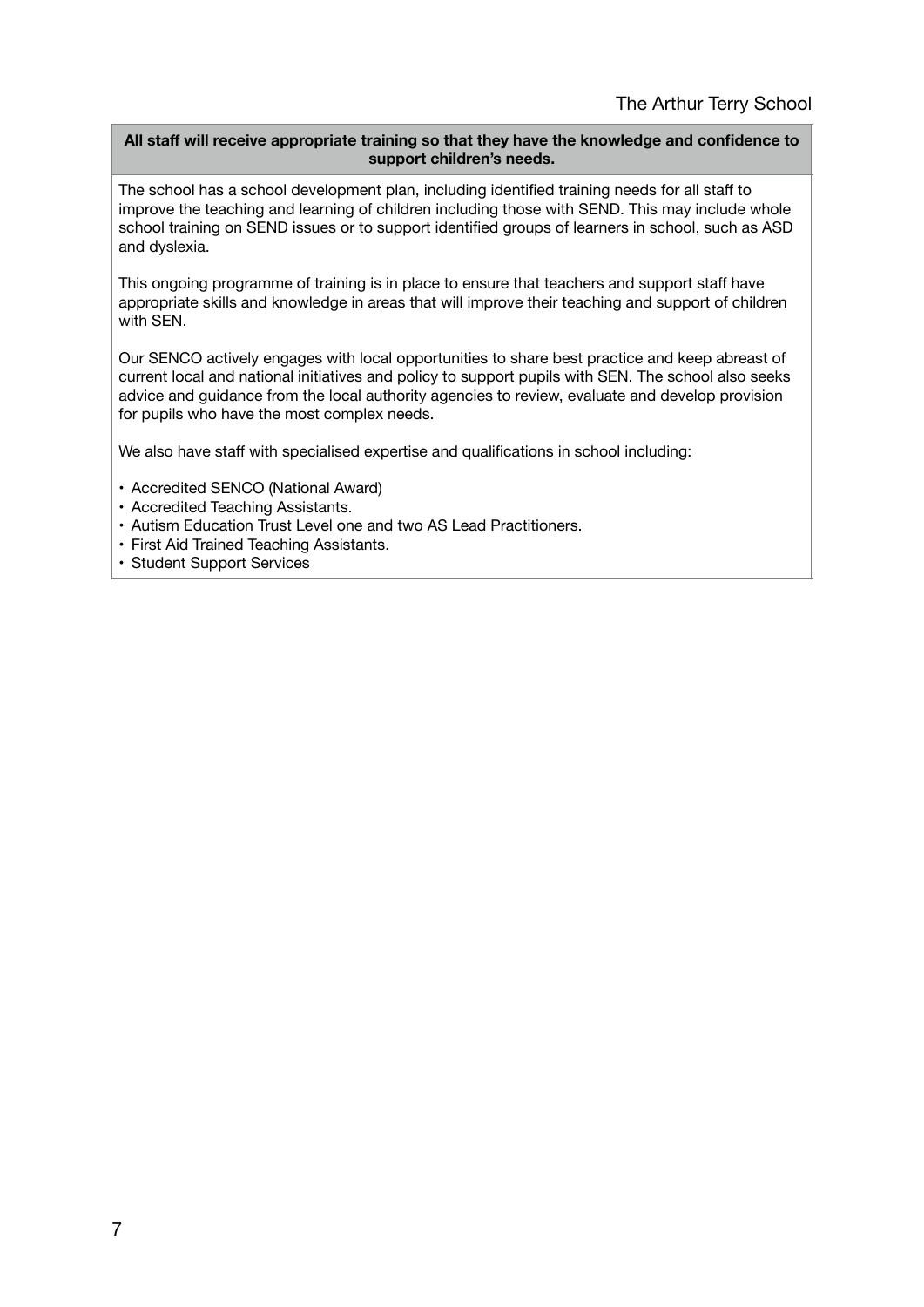#### **A range of resources will be available in all learning areas to support learning for children operating at different levels.**

Strategies to support/develop literacy:

- Specialist teacher advice disseminated to and followed by teaching staff
- Focused reading lessons, with group or paired reading
- Small group intervention programmes
- One to one intervention.
- TA Lead Practitioners

Strategies to support/develop numeracy:

- Specialist teacher advice disseminated to and followed by teaching staff
- Small group intervention programmes
- Additional maths groups.
- One to one intervention.

Provision to facilitate/support access to the curriculum. Some small group/individual intervention depending on need.

• ICT resources

Strategies/support to develop independent learning:

- Mentoring by peers, support staff or teaching staff
- Small group programmes working on study skills
- Access to areas where homework can be completed in school.
- Visual timetables for class/and or individual pupils

Personal and medical care:

- Staff (Medical) available for pupils throughout the day
- Care plans for pupils with medical needs
- Outreach services

Access to strategies/programmes to support occupational /physiotherapy needs:

- Advice of professionals disseminated and followed
- Use of any recommended equipment

Access to modified equipment and IT:

• Specialist equipment as required on an individual basis to access the curriculum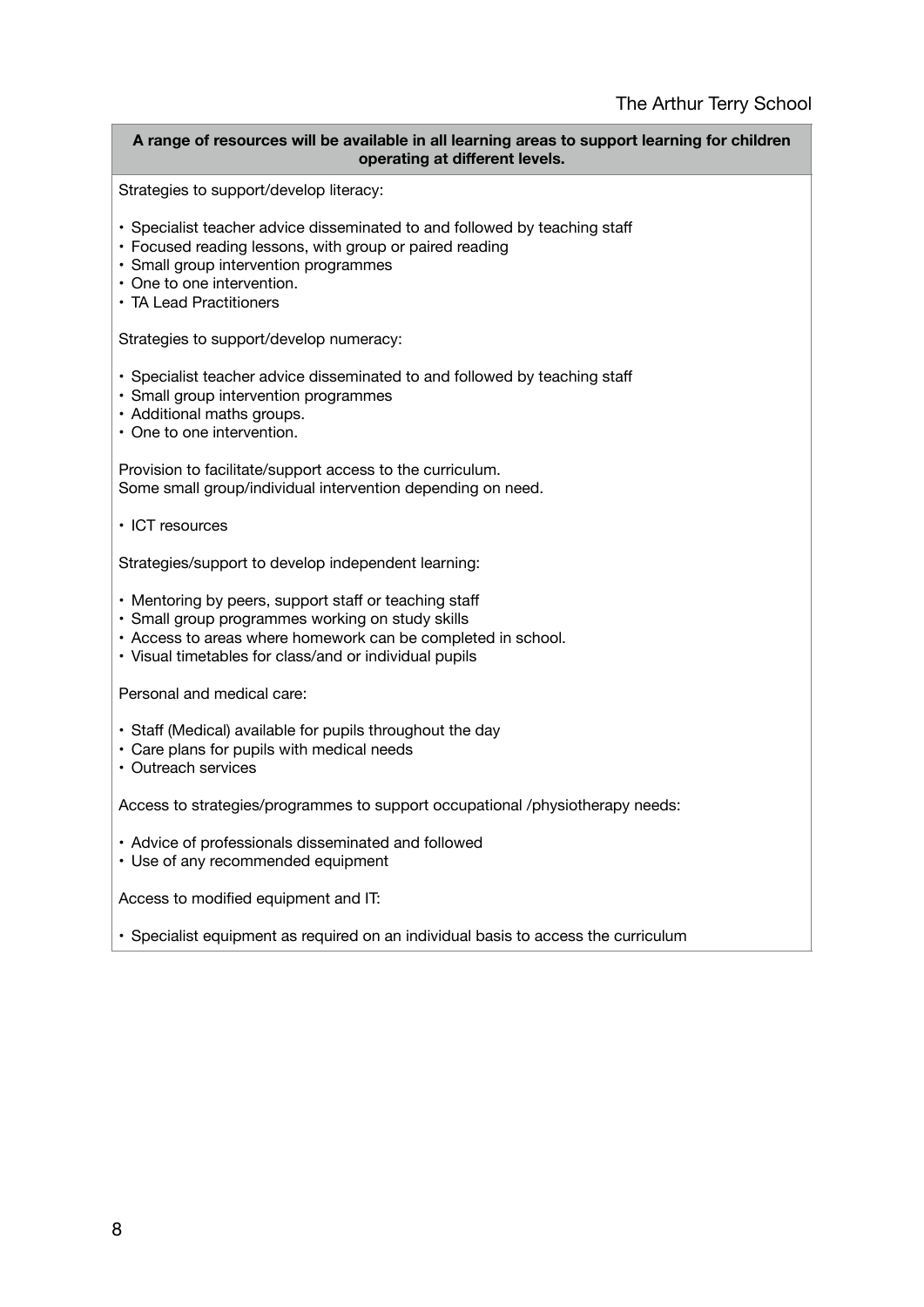# The Arthur Terry School

Where necessary, resources will be available to support the learning of children who have significant social and/or communication needs.

**The school will provide support for children if they need support managing their own behaviour and/or build up skills and confidence in dealing with social situations.** Strategies to support the development of pupils' social skills and enhance self-esteem: • Small group programmes • Lunchtime clubs • Mentoring • 'Reasonable adjustment' to support the student during the school day i.e. exit cards/ named support staff. • Quiet room available lunch/break time • Social Skills groups • Students awareness intervention. Mentoring activities: • Pastoral support mentoring • Reward system • Intervention groups. Strategies to reduce anxiety/promote emotional wellbeing: • Transition support, visits and events • Reduced modified visual timetables • Regular contact and liaison with parents as necessary • 'Safe' areas. • Access to Student Support Services. Strategies to support/modify behaviour: • School sanctions and reward system as set out in School Behaviour Policy, including 'reasonable adjustments' where necessary and appropriate. • Behaviour Support Services COBS, Educational Psychology, Outreach services. • Mentoring Support/supervision at unstructured times of the day including personal care: • Break time - safe haven • Lunch clubs - safe haven • Trained staff supervising during break periods • Learning support – safe space • Peer Mediation systems Planning, assessment, evaluation and next steps: • SEND Progress Reviews • SEND Management Plans • Behavioural Support Plans • Regular short and long term target setting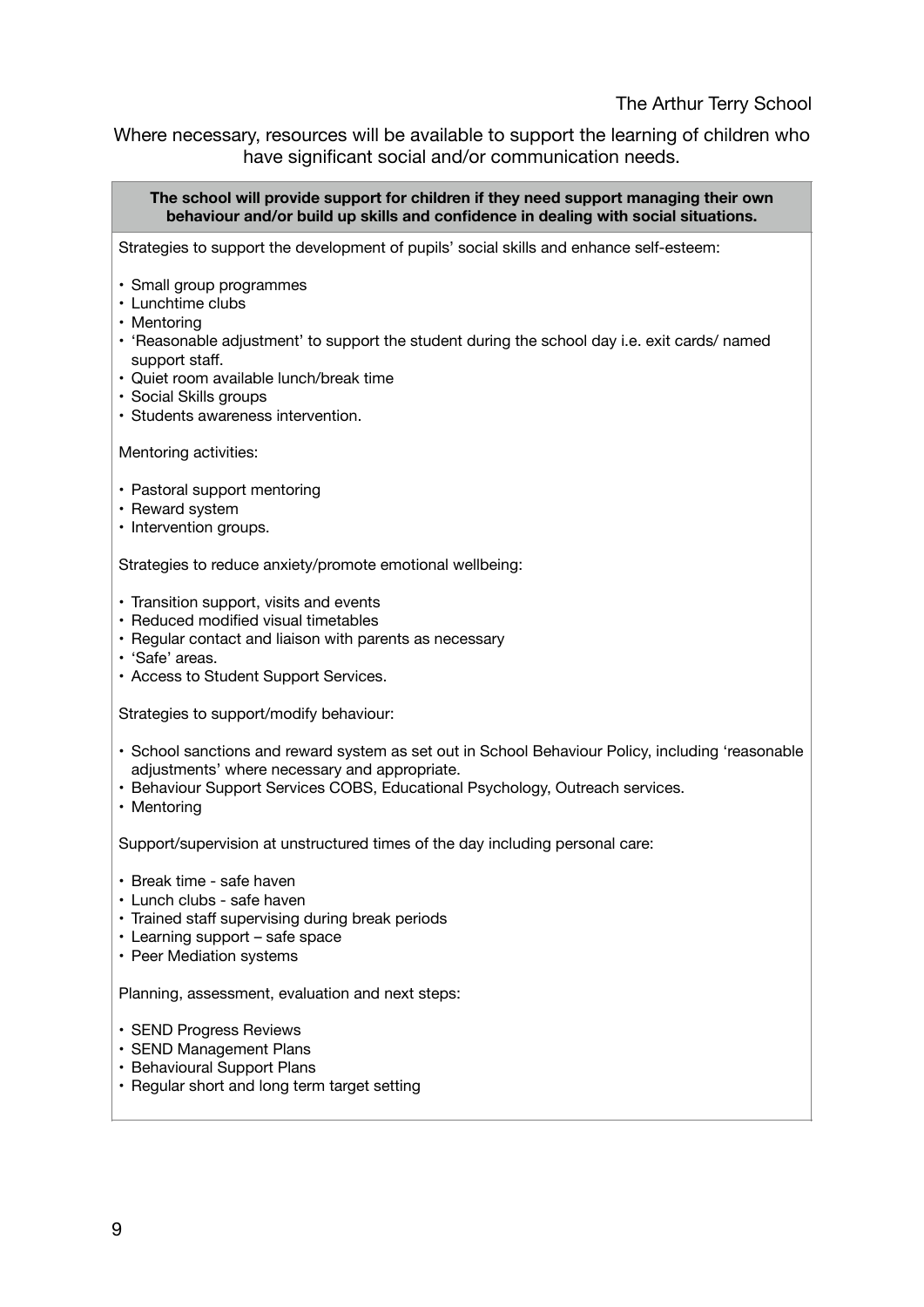### **The school will try to make sure that children with additional needs and their families are able to take part fully in school trips, performances and social events.**

We have a number of after school activities, which are open to all children. Should any child need support to access these activities, school will make the necessary arrangements.

We have regular educational visits and residential trips. Where necessary extra support is put in place to enable all students to access these visits. When visits are about to take place, necessary support is discussed with parents prior to the visit.

The Arthur Terry School follows the criteria of The Single Equality Act 2010, SEND COP 0-25 years 2014 and The Children and Families Act 2014.

#### **The school will provide good teaching for your child and extra support when needed.**

We recognise that 'moving on' can be difficult for a child with SEN/and or disabilities and take steps to make sure any transition is a smooth as possible.

If your child is moving to another educational environment:

- We will contact the new school's SENCO and ensure he/she knows about any special arrangements or support that need to be made for your child.
- Supports child and parent through the transition.

When moving year group in school:

- Information will be passed on to the new class teachers in advance.
- Necessary individual support will be put in place.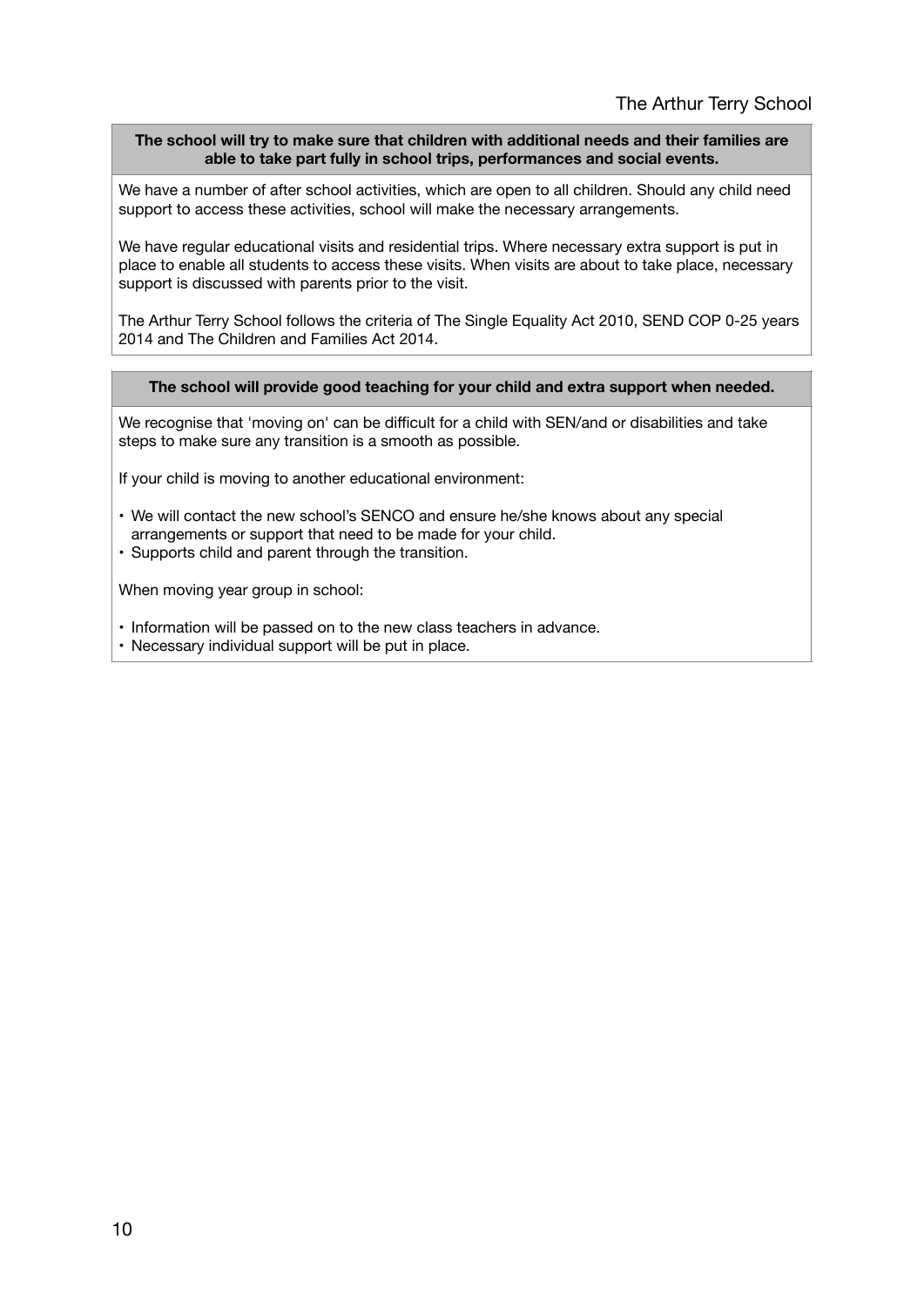## **A Partnership Approach**

- We will work in partnership with you to identify the needs of your child and put in place the correct support including family support if required.
- Sometimes we may need to ask for your permission to involve other qualified professionals to support your child.
- The school will involve you in all decisions and listen to your views.
- The school will involve your child in decisions about their learning.
- We will be happy to give you contact details for organisations who can give advice and support to you and your child.

The school works with a number of external agencies to seek advice and support to ensure that the needs of all children are fully understood and met. These include:

- Access to Education
- Referral to paediatrician
- Referral to FTB
- Referral via pastoral team to associated agencies and services.

Liaison/Communication with Professionals/Parents, attendance at meetings and preparation of reports:

- Regular meetings as required
- Referrals to outside agencies as required
- Pupil and School Support, Specialist Teachers, Sensory Support, Educational Psychologist, Communication and Autism Team, School Nurse attends at regular intervals to see specific pupils.

The SENCo and the Lead Teaching assistants are available to meet with you to discuss your child's progress or any concerns you may have.

All information from outside professionals will be discussed with you with the person involved directly, or where this is not possible, in a report. The SENCo will also arrange to meet with you to discuss any new assessments and ideas suggested by outside agencies for your child.

Homework will be adjusted as needed to your child's individual needs.

A home/school contact book may be used to support communication with you, when this has been agreed to be useful for you and your child.